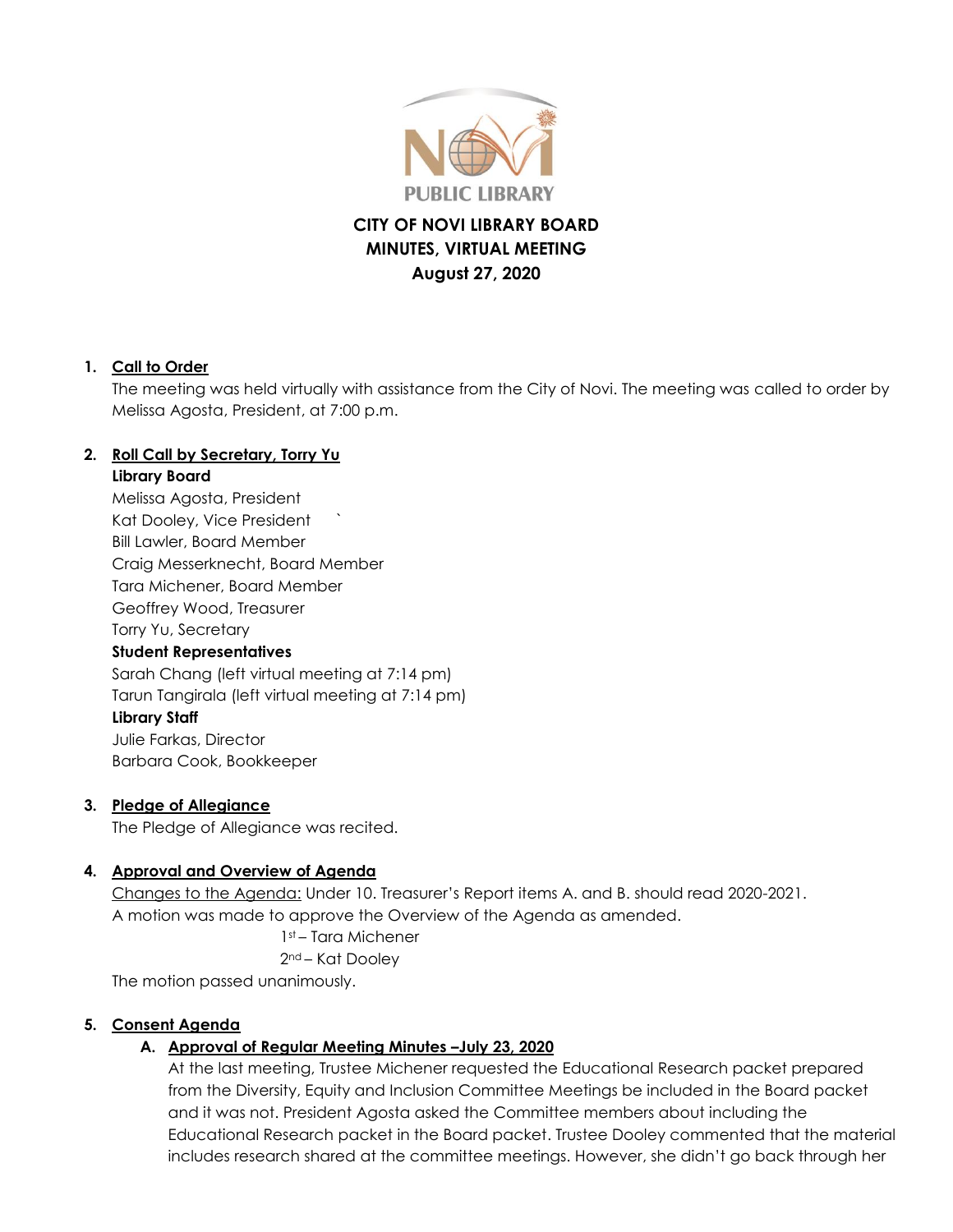records to verify that it was going to be included in a report. But, Trustee Dooley has no issue with including the material in the Board packet going forward. The report from the Diversity Equity and Inclusion committee will be included in the next Board packet, as prepared by Trustee Michener.

A motion was made to approve the regular meeting minutes as amended.

1st – Tara Michener 2nd – Torry Yu The motion passed unanimously.

## **B. Approval of Claims and Warrants – Warrant 593 for Accounts 268 and 269**

A motion was made to approve Claims and Warrant 593 for accounts 268 and 269.

1st – Tara Michener 2nd – Torry Yu

The motion passed unanimously.

### **6. Correspondence**

- **A.** August 3, 2020: Letter from Michael Rice, State Superintendent, Dept. of Education Re: CARES Act Grant.
	- Library awarded \$5,500 grant money from the CARES Act.
- **B.** August 4, 2020: Email from Lindsay Gojcaj, Information Services Librarian to State Representative Kathy Crawford and two responses from Kathy Crawford
	- Thank you to representative, Kathy Crawford for the Art and Humanities Touring Grant opportunity that the Library benefitted from.
- **C.** August 4, 2020: Email from Kathy Doty RE: Support Services
	- Re: excellent customer service
- **D.** August 20, 2020: Email from: Sandy Bonavero, Program attendee
	- Gail Anderson, program coordinator, received a thank you for the Rich African American History of Detroit program.
- **E.** August 21, 2020: Email from Heinz Topol, Resident of Novi
	- Re: His appreciation of the drive-up hold pick up service.

Trustee Dooley commented that with regards to the grant. The funding is earmarked for very specific things in terms of what we have to record. Director Farkas acknowledged that is correct and \$500 is for PPP and \$5,000 is for technology.

# **7. Presentation/Special Guest**

**A.** N/A

# **8. Student Representatives Report**

**A.** The Student Representatives report for July 2020 can be found on page 25 of the August 27, 2020 Board packet.

### **9. President's Report (Melissa Agosta)**

- **A.** 2019-2022 Strategic Objectives (3 year plan)
	- o Strategic Objectives are on page 26
	- o No changes
- **B.** 2019-2020 Goals Update (July, October, January, April)
	- o Next update will be in October.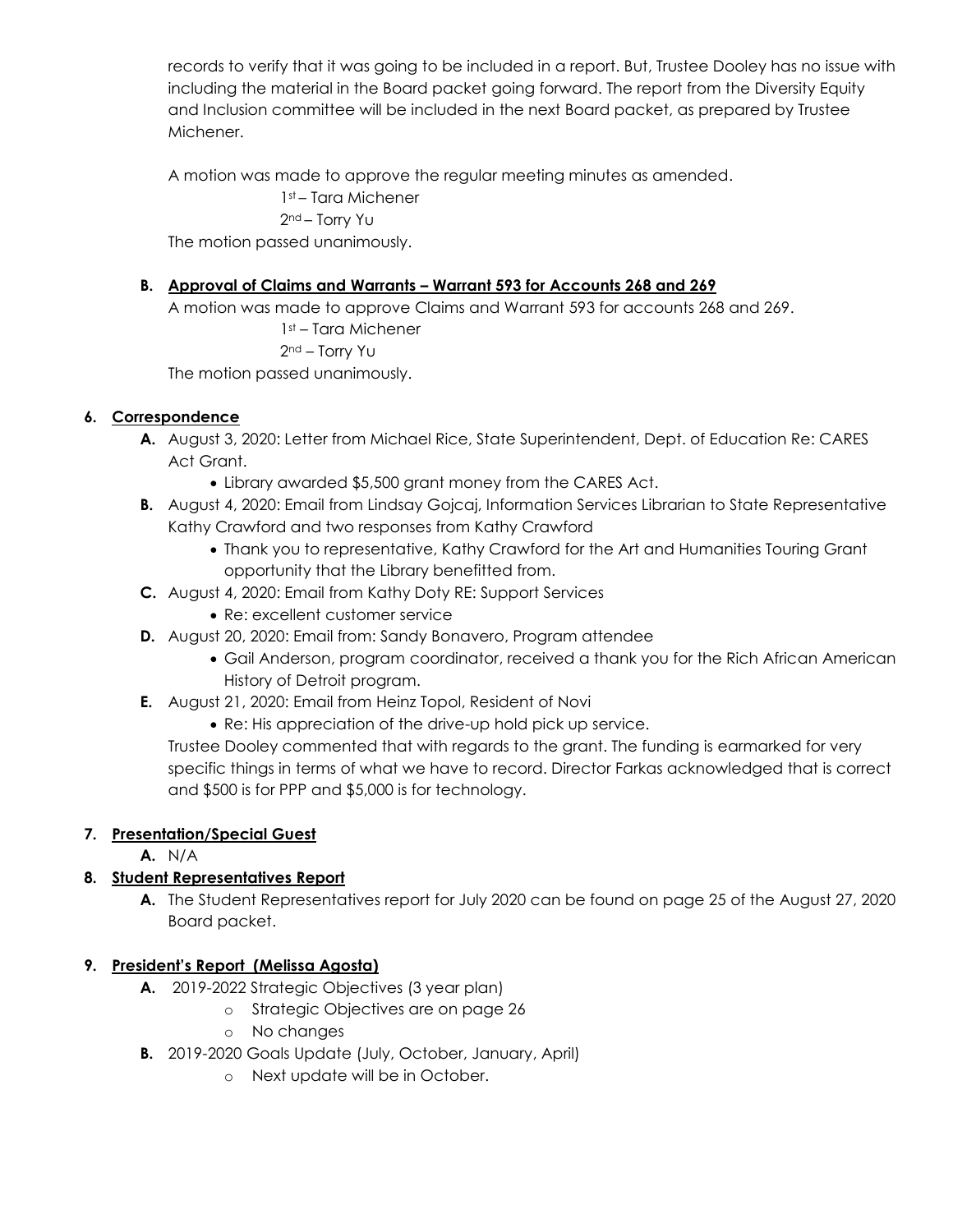#### **10. Treasurer's Report (Geoffrey Wood)**

Trustee Wood presented the Treasurer's Report.

#### **A. 2020-2021 Library Budget Fund 268**

The 2020-2021 Library Fund 268 Budget can be found on pages 28-30 of the August 27, 2020 Library Board packet.

 The 2020-2021 Library Fund 268 budget (COVID column) calls for revenue of \$3,124,300 and expenditures of \$3,221,824 consuming \$97,524 of the fund balance.

### **B. 2020-2021 Contributed Fund Budget 269**

The 2020-2021Contributed Fund 269 Budget can be found on page 31 of the August 27, 2020 Library Board packet.

 The 2020-2021 Contributed Fund 269 budget (COVID column) calls for revenue of \$46,500 and expenditures of \$51,050 consuming \$4,550 of the fund balance.

### **C. Reviewed and Adjusted 19/20 Budget from the City of Novi Finance Dept. (as of 8/12/20) for Auditing Purposes**

The Adjusted Budget For FY 2019-2020 from the City of Novi Finance Department can be found on pages 32-34.

**D. 2020-2021 Library Budgets for 268 & 269 Budget Amendments by City Council – 8/10/20 Approved**

The 2020-2021 Library Budget amendments as approved by the Board can be found on page 35.

### **E. August 2020 Financial Overview**

The August 2020 Financial Overview can be found on page 36.

### **F. Library Fund 268 Expenditure & Revenue Report (ending July 31, 2020)**

The Library Fund 268 Revenue and Expenditure Report can be found on pages 37-40 of the August 27, 2020 Library Board packet.

- Revenue ending July 31, 2020 was \$23,846.
- Expenditures ending July 31, 2020 was \$213,701.

# **G. Contributed Fund 269 Expenditure & Revenue Report (ending July 31, 2020)**

The Contributed Fund 269 Revenue and Expenditure Report can be found on page 41 of the August 27, 2020 Library Board packet.

- Revenue ending July 31, 2020 was \$0.
- Expenditures ending July 31, 2020 was \$0.

### **H. Balance Sheet for Fund 268 (as of July 31, 2020)**

The Balance Sheet for Fund 268 as of July 31, 2020 can be found on page 42 of the August 27, 2020 Library Board packet.

Ending Fund Balance for Fund 268 as of July 31, 2020 was \$2,093,705.

# **I. Balance Sheet for Fund 269 (as of July 31, 2020)**

The Balance Sheet for Fund 269 as of July 31, 2020 can be found on page 43 of the August 27, 2020 Library Board packet.

Ending Fund Balance for Fund 269 as of July 31, 2020 was \$1,712,224.

### **11. Director's Report**

The Director's Report can be found on pages 45-58 of the August 27, 2020 Library Board packet. Staff members celebrating anniversaries in September are:

- o Mary Robinson –Information Services 15 years
- o Dominic Doot Information Technology– 9 years
- o Yolanda Hockaday-Dennis Information Services 5 years
- o Chris Nadeau- Support Services 2 years
- o Jill Wasson Support Services 1 year
- o Leah Bruce Information Services 1 year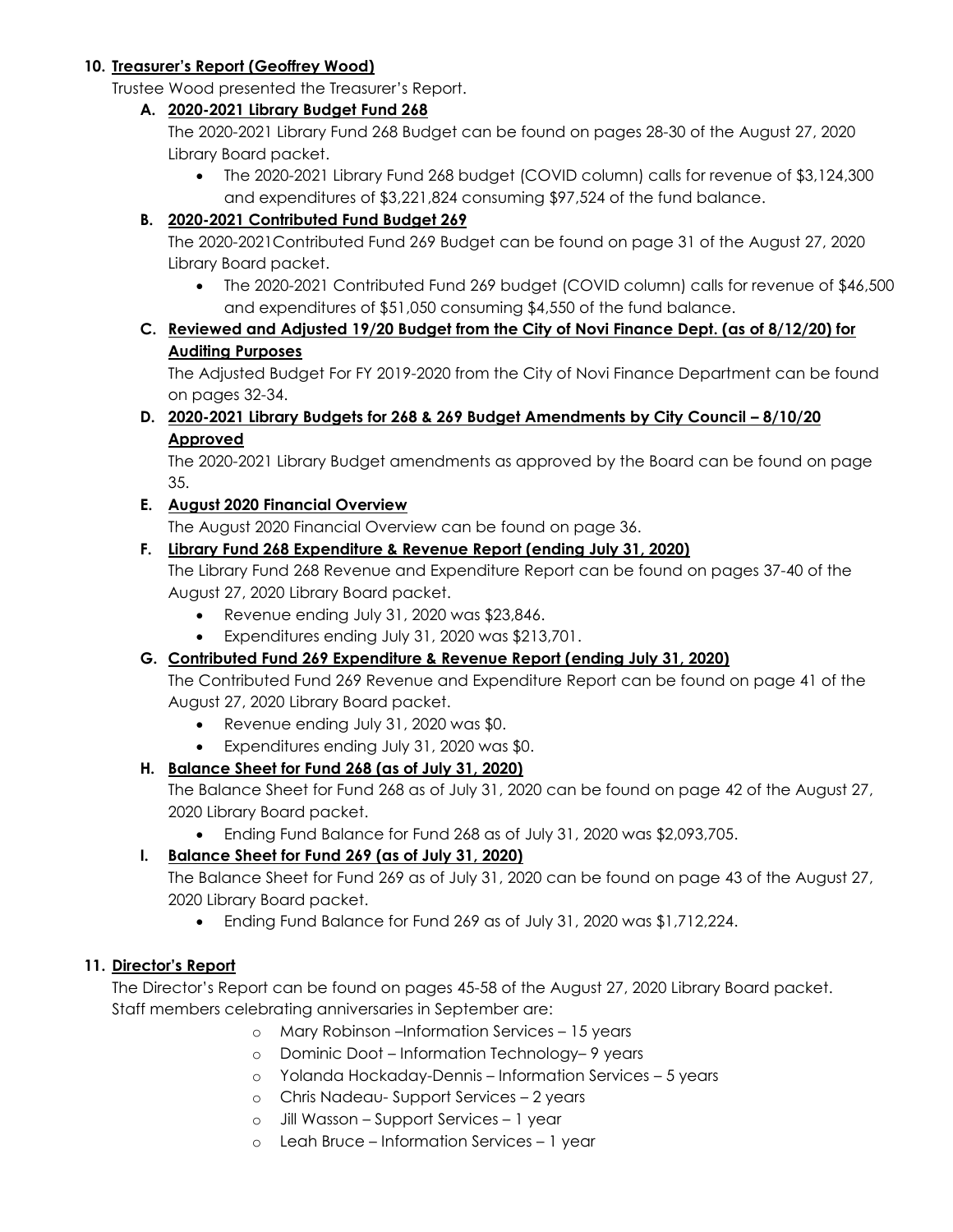#### Directors Report Summary

- On page 44 are the COVID-19 expenditures through August 2020. Director Farkas will inform the Board the dollar amount reimbursed to the Library for the PPP purchases.
- On page 46 is a copy of the letter submitted to the Library Cafe, regarding the exemption of the monthly lease payments from July through December 2020.
- On page 47 is a statement that Director Farkas submitted to the Library of Michigan. Various statements about what makes you proud of your library were posted on August 18th. Director Farkas read the statement that she submitted.
- On page 47 at the bottom are the Library Director Goals for FY 2020-2021.
- On page 48 is a statement submitted by Trustee Tara Michener. This will be discussed under 14A Matters for Board Action.
- On page 48 at the bottom is the Library Van replacement schedule. This will be discussed under 14B Matters for Board Action.
- On page 49 is an update on numbers and usage of the building during COVID. We are under the capacity recommendations of 120 guests and following the time limits of 30 minutes. Trustee Lawler received a comment from a Library guest about reduced seating. Director Farkas said the reduced seating is heavily suggested to discourage congregating and gathering especially when we are allowing a 30 minute visitation time. The Library is ADA compliant and are allowing a limited number of seats, if needed, in that capacity. There are three stand up computer stations but if anyone would need a chair it can be provided. On September 8 the library is currently planning to increase the visitation to one hour.
- On page 50 are examples of signage; informing guests of library services and building usage.
- On page 51 are details explaining what is to come in September 2020 for building usage and library services. Also, there is a photo of donations in quarantine. Donations are accepted Thursdays 10am-7pm.
- On page 52 and 53 is an eNewsletter update.
- On page 54 is design work by Maryann Zurmuehlen for Lakeshore Lending Library t-shirts. Trustee Michener commented that she loved the color scheme, very cool, very serene. Director Farkas appreciated the comment as they were trying to tie into the lake and that cool water feel.
- On page 55 is the Novi Today article about the Lakeshore Lending Library.
- On page 56 is a flyer for September Songfest, an outdoor event held at Paradise Park. Registration is required and there are just a few spots available for each date.
- $\bullet$  On page 57 is information about the 11<sup>th</sup> Annual Community Reads.
- On page 58 is an ad placed in the Novi Chamber of Commerce Directory.

### **A. Information Technology Report**

The Information Technology Report, provided by Barb Rutkowski, can be found on page 58 of the August 27, 2020 Library Board packet.

### **B. Facilities Report**

The Facilities Report, provided by Keith Perfect, can be found on the top of page 59 of the August 27, 2020 Library Board packet.

### **C. Information Services Report**

The Information Services Report is found on pages 59-62, prepared by April Stevenson. On page 60 under adult zoom, the program Racism is not a Black People issue had an attendance of 1,120. This was a zoom and Facebook live event. However, the Facebook live numbers on page 65 under the COVID section are much smaller for this program. Director Farkas wanted to mention this acknowledging the 1,120 is an accurate number for attendance and will be used for reporting to the State. On page 61 the Raising a Reader continues to have wonderful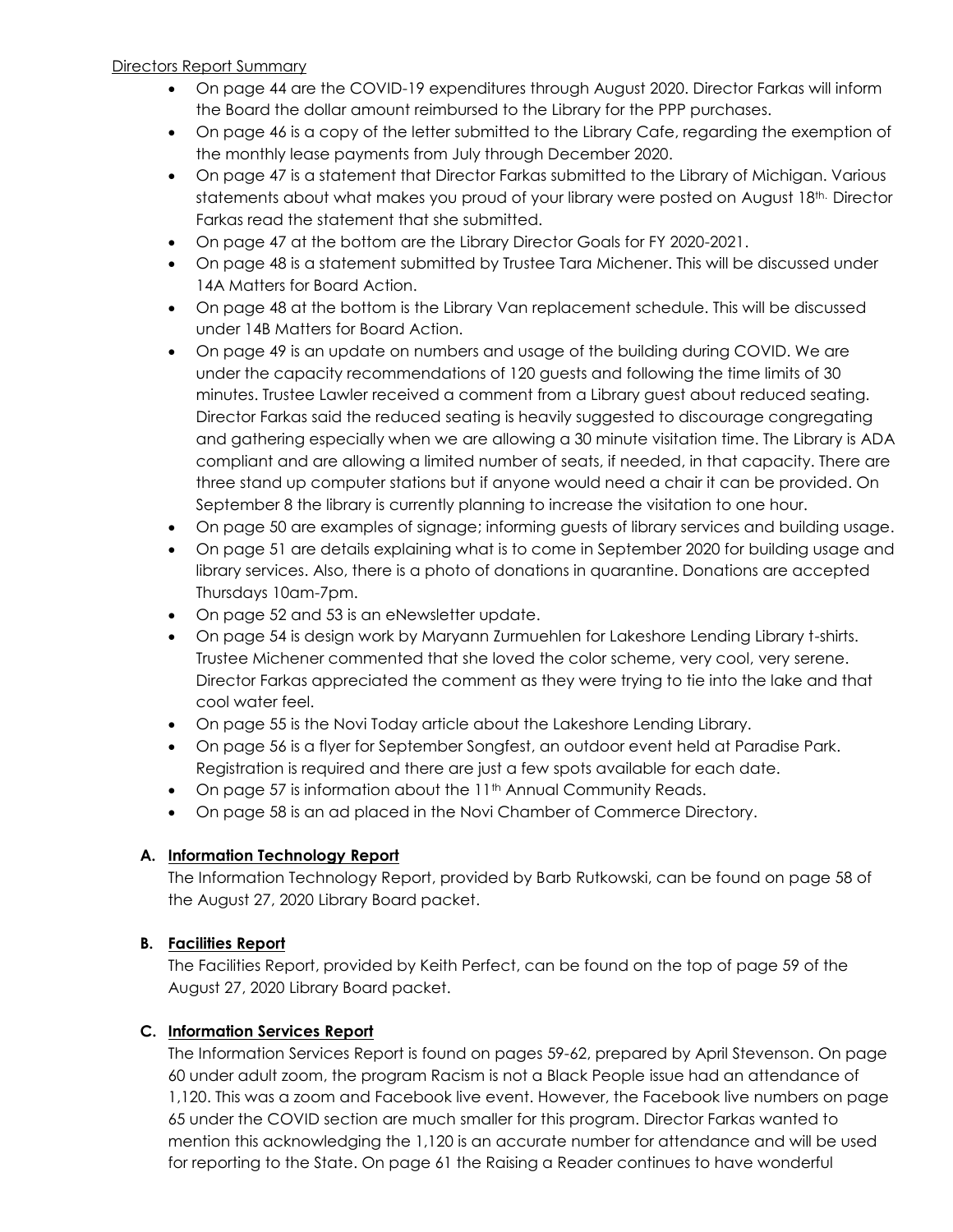numbers even with it being held virtually. Also, on this page are photos of Shrinky Dink jewelry grab and go kits and Dot Mandala painting grab and go kits. On page 62 is a display from the National Archives called the Rightfully Hers Display, commemorating the 100<sup>th</sup> Anniversary of the 19th Amendment; women's voting rights. The exhibit runs through the end of August.

#### **D. Support Service Report**

The Support Services report is found on pages 63-64, prepared by Maryann Zurmuehlen.

#### **E. COVID-19 Usage Statistics**

The COVID-19 usage statistics update is included on pages 64-65. The library is now quarantining materials for 120 hours (5 days) based on a new report provided by REALM (RE-opening Archives, Libraries and Museums). Guests' accounts will still show the material on their accounts during the quarantine. The materials will be checked in once it is safe to handle the materials after the 5 day quarantine. The social media statistics are on page 65.

#### **F. Library Usage Statistics**

The Library Usage Statistics report can be found on pages 66-74. The self-checkout numbers are a little higher; people are independently checking out items. These areas have a sanitizing station for guests to use prior to using the self-checkout.

#### **G. Friends of the Novi Library**

On pages 75-78 are the Friends June 10<sup>th</sup> meeting minutes. The Friends held a July meeting and did not hold an August meeting.

#### **H. Friends August 2020 Newsletter**

On pages 79 is the Friends August 2020 Newsletter. There is a typo on this. The Newsletter says August 2019 however, it is the August 2020 newsletter. The Friends are excited about the September Songfest and are sponsoring this event with a \$1,000 commitment towards the talent. The Friends will have a table at the event.

### **I. City of Novi Historical Commission – Agenda Wednesday, June 17, 2020**

Included on pages 80-85 are the City of Novi Historical Commission February 19, 2020 Agenda, June 17, 2020 Agenda, June 17, 2020 Meeting Minutes, and August 19, 2020 Agenda.

### **J. Bits & Pieces – N/A**

Additional Comments Section:

- Trustee Dooley noted that under Adult Zoom programs on page 60 the attendance number is missing for Why Take a Knee? Director Farkas will get the attendance for that program and share it with Board.
- Trustee Yu inquired about the stats on page 68. Is the drive up usage referring to the drop box, the window or both? Director Farkas said that is the car drive up. Also, Trustee Yu asked for clarification on the 1,120 attendance for the Racism is not a Black People issue. Director Farkas said the 1,120 is a combination of zoom and Facebook live attendance. Trustee Yu asked if a guest views it later, is that included in the 1,120 count? Director Farkas will double check and let the Board know. Trustee Michener added that if a Facebook live video is viewed late, the numbers still count.
- Trustee Yu visited the iCube and was happy to see the Library continually adding new toys like the mug and additional 3-d printers. Also, Trustee Yu added that he is happy that the neighborhood Library association continues to grow and is up to 7. Director Farkas thanked Trustee Yu for the comment acknowledging that Commerce was added this year.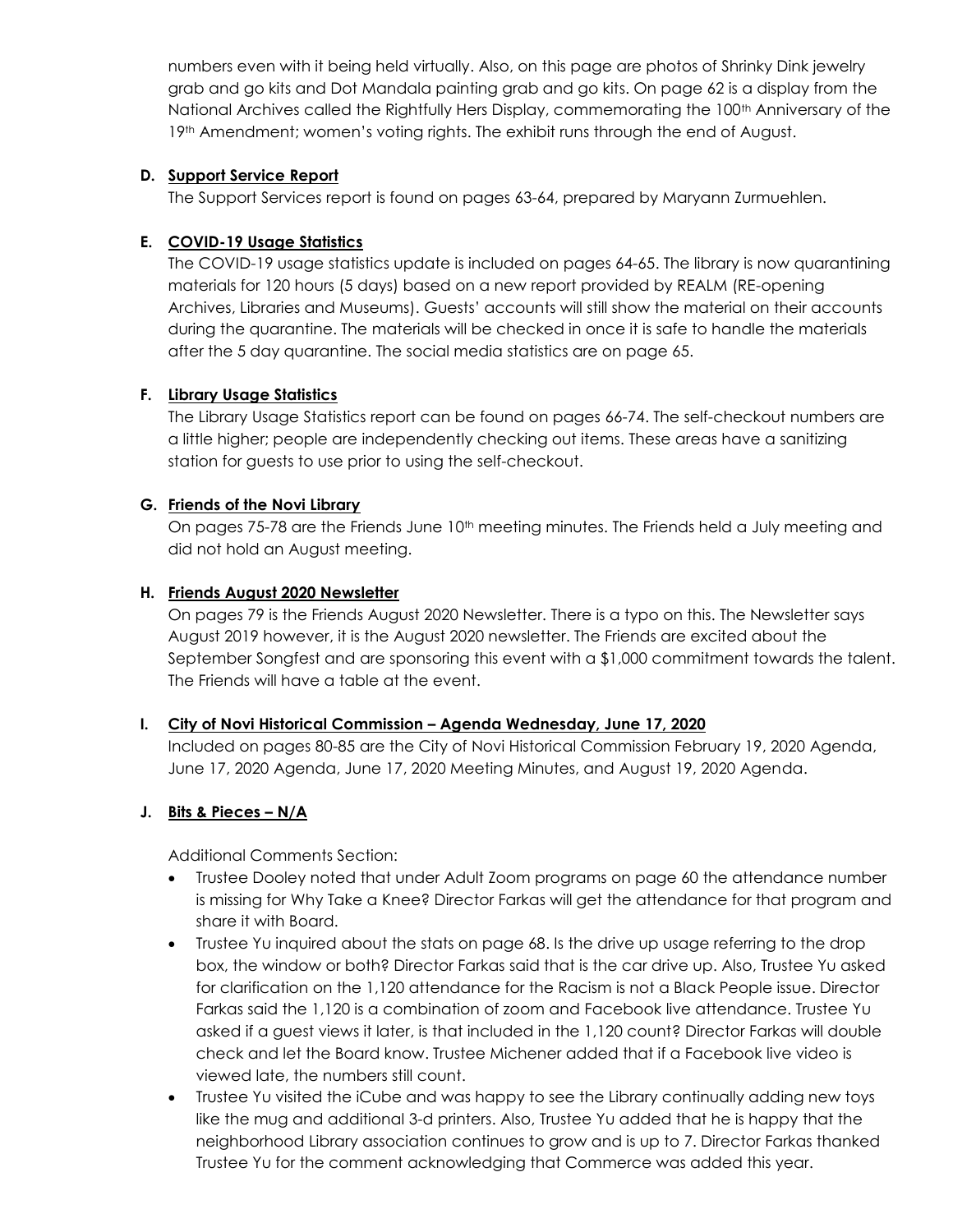#### **12. Committee Reports**

#### **A. Policy Committee: Review current public policies for the Library**

(Michener-Chair, Agosta, Staff Liaison- Julie Farkas)

- Staff Committee consists of: Julie Farkas, Marcia Dominick, Barb Rutkowski, Maryann Zurmuehlen, Betty Lang, Keith Perfect, Dana Brataniec and Hillary Hentschel.
- 1st draft of building policies were sent to the attorney for review/edits as of 7/6/20.
- Attorney will have drafts reviewed by Tuesday, September 8, 2020; a meeting with Policy Committee is pending approval.
- Trustee Michener is requesting a clause be added under anti-bullying for no hate speech in existing policy.
	- o Update: Director Farkas understands Trustee Michener's request and would like to have a no hate speech clause added to the policy. Director Farkas will work with the attorney and add a no hate speech clause to the document.
	- o Trustee Michener has been communicating via email with President Agosta and Director Farkas and will be providing a date in September to meet.

#### **B. HR Committee**: **HR Policies, Director Review, Salary Study**

(Agosta – Chair, Wood, Dooley, Staff Liaison – Marcia Dominick)

- Committee consists of: Julie Farkas, Marcia Dominick, Lindsay Gojcaj, Kirsten Malzahn and Christopher Nadeau.
- Committee drafts still in review as of 8/24/20.
- HR Committee meeting to discuss Library Director's Goals for 2020-2021 on Monday July 20, 2020.
- Library Director Goals for 2020-2021 submitted by HR Committee.
	- o Goals are on page 47. These goals are measurable and each action step accomplished to achieve these goals can be noted. There are a combination of soft goals and measurable goals. There will be a mid-year evaluation and the Directors self-evaluation takes place at year end.
- Marcia Dominick (20 year employee) will be retiring as of Thursday, September 17, 2020. Director Farkas will be posting for a HR Manager.
- $\bullet$  We are on our 3<sup>rd</sup> round of postings for the Driver position for Outreach (Lakeshore Lending Library). After 2 sets of interviews and offers made, the candidates accepted, then declined the positions.
	- o The process began in early spring and has been challenging. The candidate's decline of the driver position was not related to the job itself, mainly personal and travel issues.
	- o The online applicant system is being used. The Library is very pleased so far with the amount of applicants applying. However, there are applicants that do not show for the interview and do not follow up with a reason why.

### **C. Finance Committee**: **Financial plan based on building assessment review, Library endowment investigation**

(Wood – Chair, Messerknecht, Lawler, Staff Liaison -Julie Farkas)

- Committee met virtually on May 15, 2020: Recommendations for the Financial Policy were reviewed and will be submitted to the Policy Committee for inclusion into the larger document.
- Final 19/20 268 Budget reviewed and adjusted by City of Novi Finance Dept. for auditing purposes.
	- o Director Farkas added that Bookkeeper, Barb Cook will assist Director Farkas on foundation and endowment research and attend finance meetings.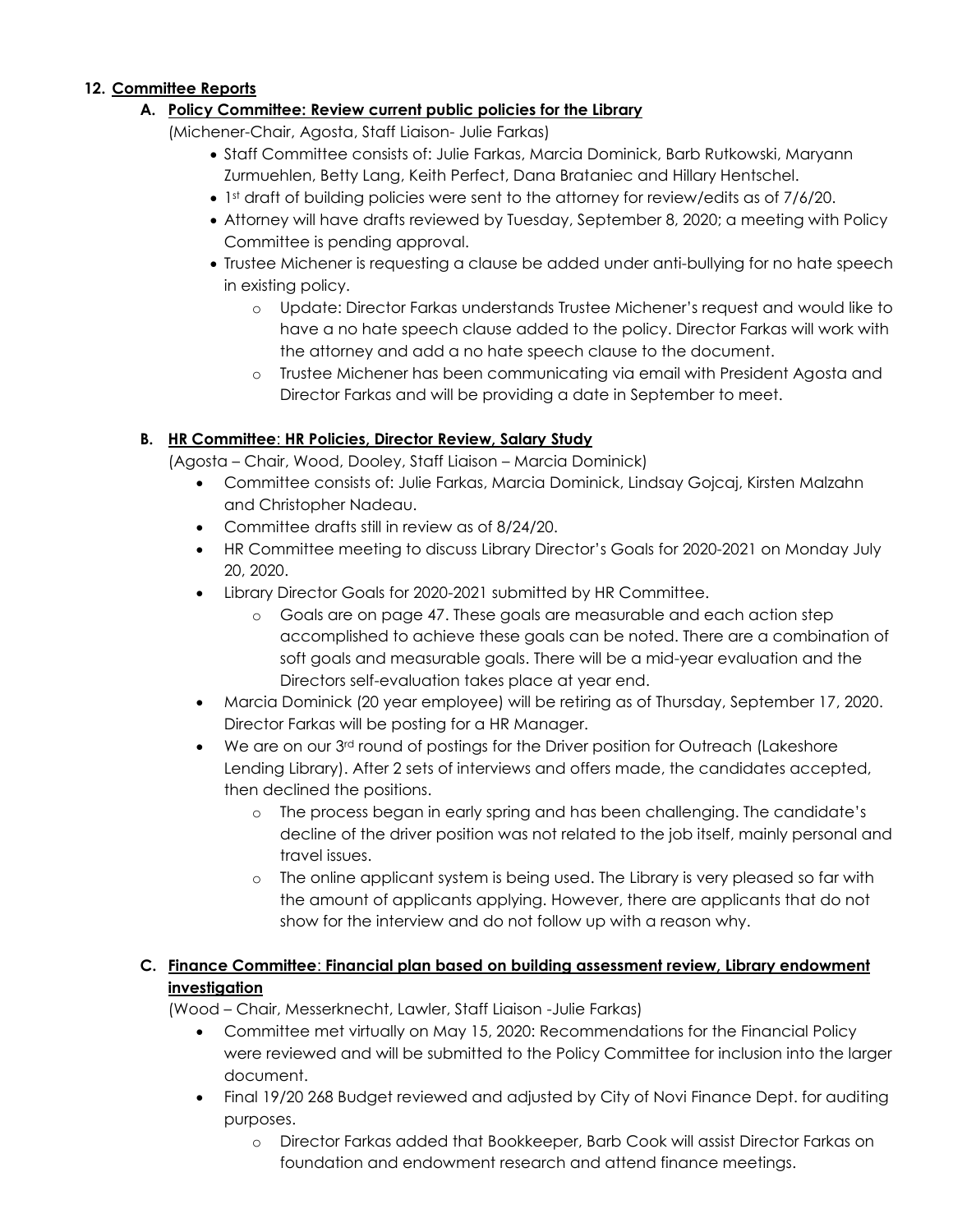#### **D. Events/Marketing/Fundraising Committee: Outreach opportunities**

(Yu– Chair, Michener, Dooley, Staff Liaison -Julie Farkas)

- **1.** The Marketing Plan was approved at January 23, 2020 meeting.
- **2.** Library/ Community Events attended by Library Board Members in the last month:
	- Trustee Yu was an election worker at the Library.
	- Trustee Yu emailed trustees inquiring if trustees attended any programs last month. The trustees did not and thanked Trustee Yu for the email.

#### **E. Strategic Planning Committee: Annual review of current plan**

(Dooley – Chair, Yu, Staff Liaison – Julie Farkas)

- No report at this time.
	- o Trustee Dooley asked if a meeting is needed and is eager to be a resource for the Director and Library, as needed. Director Farkas suggested October when we have our first goal.

#### **F. Building/Landscape Committee: Entrance project**

(Messerknecht – Chair, Lawler, Wood, Staff Liaison – Julie Farkas)

- Grounds- North end drainage work completed as of June 30, 2020; staff is still watching the area for pooling of water, but little rain has occurred. Vendor was called out for some additional grading and seeding of the area.
	- o Update: We are seeing progress as the area is draining.
- Lakeshore Lending Library Kiosk- Another push in the date, based on communications with City of Novi CIO Rob Petty, to the week of Monday, September 28, 2020. Utility work has been scheduled for the end of August-mid-September. Director Farkas has met with 3 local vendors for vinyl wrap quotes for the kiosk. Pricing has not been submitted yet. Anticipated vinyl wrap date is Monday, October 5, 2020.
- Library Van- Van wrap completed. Pursuing \$2,500 sponsorship opportunities at this time.
- Café Café manager was contacted about the City of Novi's relaxed signage ordinance due to COVID if wanting to pursue advertising on Ten Mile. Café manager was sent a letter pertaining to the first six (6) months (July-December) of the 20/21 lease payments to be waived based on Library Board discussion at the July 23<sup>rd</sup> meeting. See letter enclosed.

Director Farkas met with the new Assistant Superintendent for Finance/Building Operations, Greg McIntyre, to discuss his new role. Greg will oversee the bond project, transportation and food service – which the library café's management is a direct report to him.

The café is planning to resume early hours at 7am (Mon-Fri) beginning Tuesday, September 8 with the start of the new school year. In addition, a meeting is scheduled for Thursday, August 27 with Kristin Corrion, who manages the Transition Program for the district, to discuss skill building and training at NPL for students for the 20/21 school year (emphasis on the cafe and library facilities).

• Friends of Novi Library Book Nook - 2<sup>nd</sup> week of donations have been received. Friends have been very pleased with the drop off process.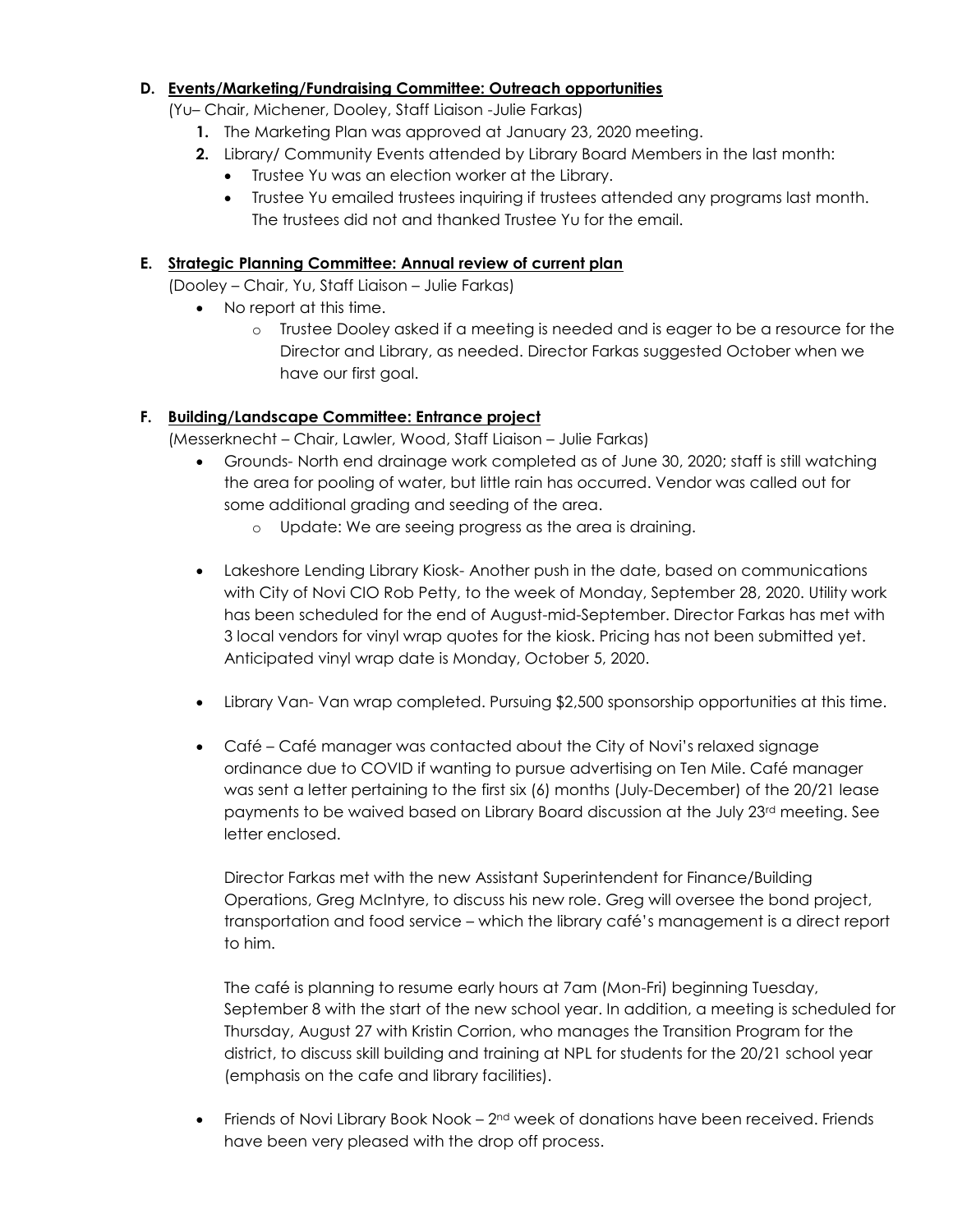Air Duct Cleaning RFP- Director Farkas will begin working on a RFP for an air duct cleaning of the full building. This was an approved budget item for 20/21.

### **G. Bylaw Committee: Review Library Board Bylaws**

(Lawler – Chair, Agosta, Staff Liaison – Julie Farkas)

- o Bylaw revisions were approved at the March 28, 2019 meeting.
- o Director Farkas will reach out to Trustee Lawler to schedule a meeting.

### **H. Equity and Inclusion Committee**

(Michener – Chair, Dooley, Wood, Staff Liaison – Julie Farkas)

- Meeting held on Tuesday, August 18<sup>th</sup>; attended by Michener, Dooley, Wood and Director Farkas
	- o This was a zoom meeting and Trustee Wood resigned from the committee at that time.
- Trustee Michener is requesting the Library purchase a membership to one of the diversity based professional organizations in the library industry recently noted in the packet: BCALA.
- Trustee Michener is requesting the Library participate in the Spectrum Scholarship program.
	- o Trustee Michener asked, is there a clarification of correspondence? Trustee Michener mentioned that an anonymous letter was included in a past Board packet and the Library received two pieces of information from patrons that were not included in this packet. President Agosta answered that the packet was already prepared and the correspondence will be included in the next meeting. Trustee Michener mentioned they are Black issues and wants to be sure that we not only include positive things the Library does, but also correspondence that calls us higher. Trustee Agosta commented that for the record they will be included in the next meeting. Director Farkas added that the packet went out on Sunday and the correspondence Trustee Michener is referring to was received after the packet was created and ready for upload to the website.
	- o Trustee Michener mentioned that the goal coming into the August 18th meeting was to come together and work on a statement. Trustee Michener said at this time Trustee Dooley decided a statement was no longer necessary and to continue to do the work/ programs and don't negate what the Library has been doing already.
	- o Trustee Michener said she has remained consistent and that is not the case across the board. Trustee Michener's statement is on page 48 and will be discussed under 14. A. Matters for Board Action.
	- o Trustee Michener mentioned the BCALA is part of the ALA and is a reputable organization to join.
	- o Trustee Michener would like the library to participate in the Spectrum Scholarship program and they could perhaps provide really good advice for the libraries hiring issues. Also, to deepen our understanding and do things better to become an anti-racist organization.
	- o Trustee Michener discussed the PLA twitter chat. Sharing that a lot of the things she included in the packet, under PLA were discussed. The chat continually stressed that we really need a call to action when it comes to race specifically in Black communities.

Trustee Dooley tried attending the PLA Twitter discussion, but was not familiar with the format and said she unfortunately missed out on that valuable information. Trustee Dooley offered clarification on her reasons for deciding to not put out a statement, noting that she has had a lot of really good conversations with members of the community and feedback from an attorney.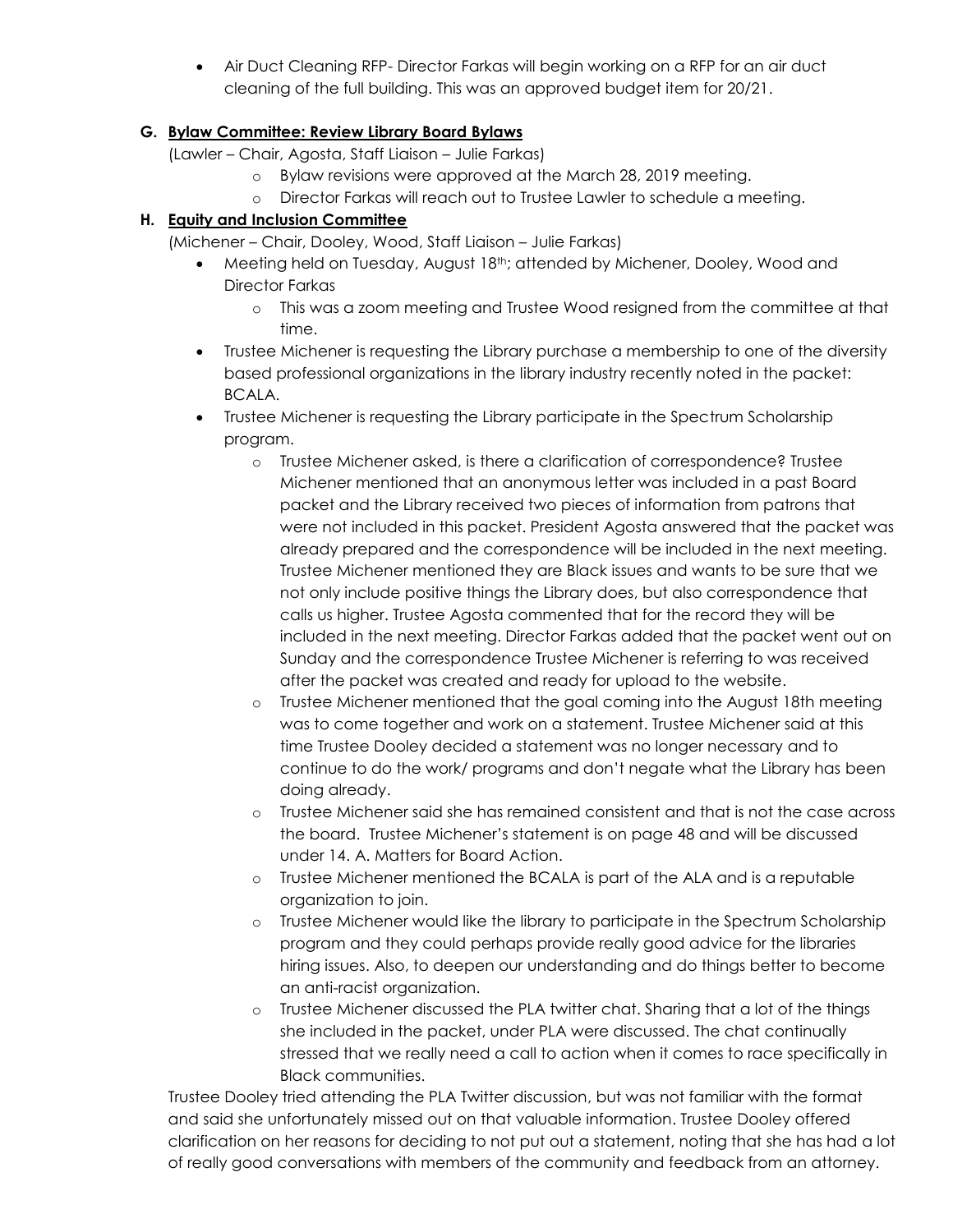Trustee Dooley is continually learning about the Board's relationship with the community and what the duties are as a Trustee. Specifically, doing the greatest good for the greatest number of Library users, as mentioned in Trustee By-Laws. As a Trustee, Dooley feels her job is to empower the staff. Additionally, Trustee Dooley was astounded by the programming Gail put out, right away, and was happy to be able to participate in some of the programs. Trustee Dooley emphasized this is what really matters a lot – the work. The fact that there is an Equity Inclusion Committee and the research Trustee Michener is passionate about. She mentioned that there are resources out there and there is still a learning curve. Trustee Dooley said we have to do the job that we do through the work, and it is not appropriate, without the support of the whole staff, to push something forward personally. Trustee Dooley respects Trustee Michener and she respects the voices that feel a statement is needed. Trustee Dooley strongly feels that actions speak louder than words and the work that the Board does is to empower the staff to do even more and there is more work to do. Setting her personal beliefs a little bit aside, to serve the community of Novi and promote available resources to the community in order to inform our community. Then when people leave the community they will be empowered to do even greater good outside of our borders. Finally, Trustee Dooley is in agreement with adding the hate speech clause.

#### **13. Public Comment**

There were 7 public speakers via zoom. The speakers are identified by how they addressed themselves on zoom. Some of the speakers during public comment did not state their address and whether they are or are not a resident of Novi.

Trish: She was thankful to the Board for making Juneteenth a holiday, but now heard that is something that the Board is backing out of and she is extremely disheartened by this. She heard the passion of the young lady (Board Member) that just spoke and she said the Board Member has to do what is best for the people in Novi. She thinks it is best that people everywhere honor and respect exactly what Juneteenth is and what Juneteenth means to the African American Community. Survivors Speak, which is a non-profit she is associated with, represents the voice of the people and they are asking the Board to not only keep their word as to what they have voted on initially, but also to continue to educate. She said that the heart of Novi may not want something like this; that is understood and that there are a lot of places that don't want to be culturally competent or to accept the viewpoint of someone else that they don't understand. She said in this day and in this time that is totally unacceptable. She suggested to move and push forward with not only spreading awareness, but making sure that people understand that even in Novi racism will not be tolerated. Additionally, she said the Board should educate and honor what they say they are going to do, in this movement. She said they have definitely spoken to Kimberly Craig on Channel 7 news about this. She is waiting on what the outcome of the Board's decision is going to be tonight. She hopes the Board's decision is going to be to honor their word because that is why they are appointed in their positions. She asked the Board to please do not undo the work that they have done or it could set the tone not only for Novi, but other areas that can follow suit. She is asking the Board to be on the right side of history. She asked the Board to do what is right to represent and let individuals know that Novi understands and respects what Juneteenth really means and keep it as a Holiday.

Adrienne: A Novi resident for almost 20 years, with kids in Novi schools. Her husband and she started a group back in February, in partnership with the Novi Library called Pride and Joy. There was a hiatus due to COVID and she is looking forward to starting it back up virtually this fall. Pride and Joy is meant to offer support to parents and guardians of LGBTQ+ kids, which they are blessed to have in their family. The mission of the group is to provide educational resources, advocacy opportunities and mutual support as they strive to love the children well. She said having a child who is a minority brings about a hyper awareness of the ways in which the world does and does not consider their safety, dignity and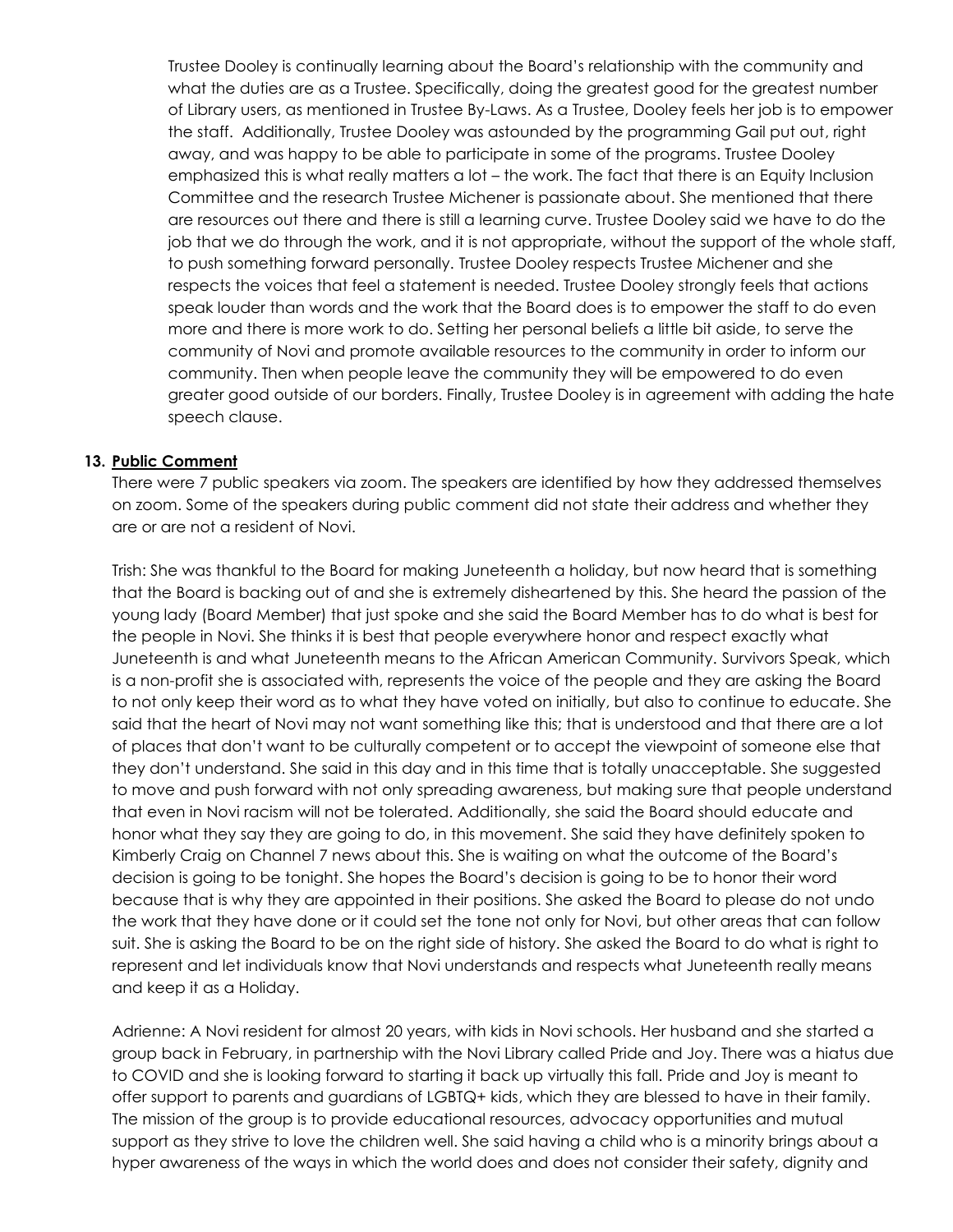humanity. While families in this community come from diverse backgrounds and face unique challenges, she believes the greatest risk to all of the kids is ignorance which often turns to fear, hatred and violence which are in a constant loop. This is where the library is so great because education eradicates ignorance which ultimately leads to safer worlds for the kids and everyone else's kids because they are all inextricably connected. She feels a threat to justice anywhere is a threat to justice everywhere. In that spirit, she also wants to lend her voice tonight to support the anti-racism initiatives that have been brought forward by the Library's Equity and Inclusion Committee and from both the June and August emails from Sharon Trumpy, such as the hate speech clause in the Library's antibullying policy, a library audit, a Spectrum Scholarship, the Juneteenth Holiday closure and the BCALA membership to continue to align with the great and focused work from the Equity Inclusion Committee. Her heart breaks for the fear that her Black friends and neighbors are feeling right now for their children's lives and their own. She said that they are inextricably connected and as much as she can understand their pain, it is her pain. If the world isn't safe for their kids it isn't safe for anyone's. Just as society is directly impacted by COVID-19, society is also directly impacted by the crisis of Anti-Black Racism and whether the impact is felt up close or as a ripple everyone is negatively impacted. She said the time is right now to take these new measures to eradicate ignorance and to unequivocally express a commitment to the value of the lives of Black neighbors, friends and families here in Novi. She said this is a chance to be part of history and truly change the world. Her family whole-heartedly support Novi Public Library anti-racism efforts.

Dejuan: A Novi resident and parent. He stated that the speaker before him was very articulate, with allies like her and hearing the Novi Board talk about this important issue it heartens him that the Board is grappling with something that's challenging to so many people and communities across this country. As a parent, as a resident he supports the Boards actions and said that the Board has resources and allies out there, particularly with Wayne State University, where he works. He said that many of the leaders, in Novi, are connected to Wayne State, Dr. Matthew's is an alumni and Julie Farkas is an alumni of the Library Science program. Many other universities beyond Wayne State are providing solutions and opportunities to serve communities with racial equity and initiatives that he thinks are important for communities of color and African Americans in particular. He thinks Board member, Trustee Michener is doing a fabulous job in raising this important issue and addressing it in a way where it serves not just the African American Community but Novi being an International community that cuts across different racial demographics, international demographics from immigrants to economically challenged. He said the library is that beacon of hope that kids, parents, families gravitate towards to learn and give their kids a better way of life and a better opportunity than what they had and for those who are successful to have their kids prepare for the future. He said that Wayne is an ally and resource for the Library with its current library chair, Jon Cawthorne who is the President of the College Library Association representing all University and College libraries across the country. Also, Wayne State President M. Roy Wilson who is working with Michigan State's President and University of Michigan President on racial equity and social justice initiatives. He said there are resources out there and to continue the great work that the Board is doing. He thanked the Board for the time and opportunity and he suggested parents in Novi as an additional resource.

Lisa: A resident of Novi for 15 years and a public school teacher in a neighboring suburban district. Her family and she have utilized the library throughout her entire residency here. She said that Board member Trustee Michener was cut off when she was speaking about issues that speak to the heart of Black people at large. She added that Novi is a diverse community and a Board member is undermining how the community feels at large about issues such as Black Lives Matter and celebrating Juneteenth as a national Holiday. She said she lives in a complex in a sub division and all the subdivisions surrounding her are mostly Indian and other people of various cultures, so Novi is not this old, White Supremacist, non-inclusive, conservative, traditional place that it seems like a Board member seemed to be projecting it to be. As a Black member of the Novi demographics, she feels an All Lives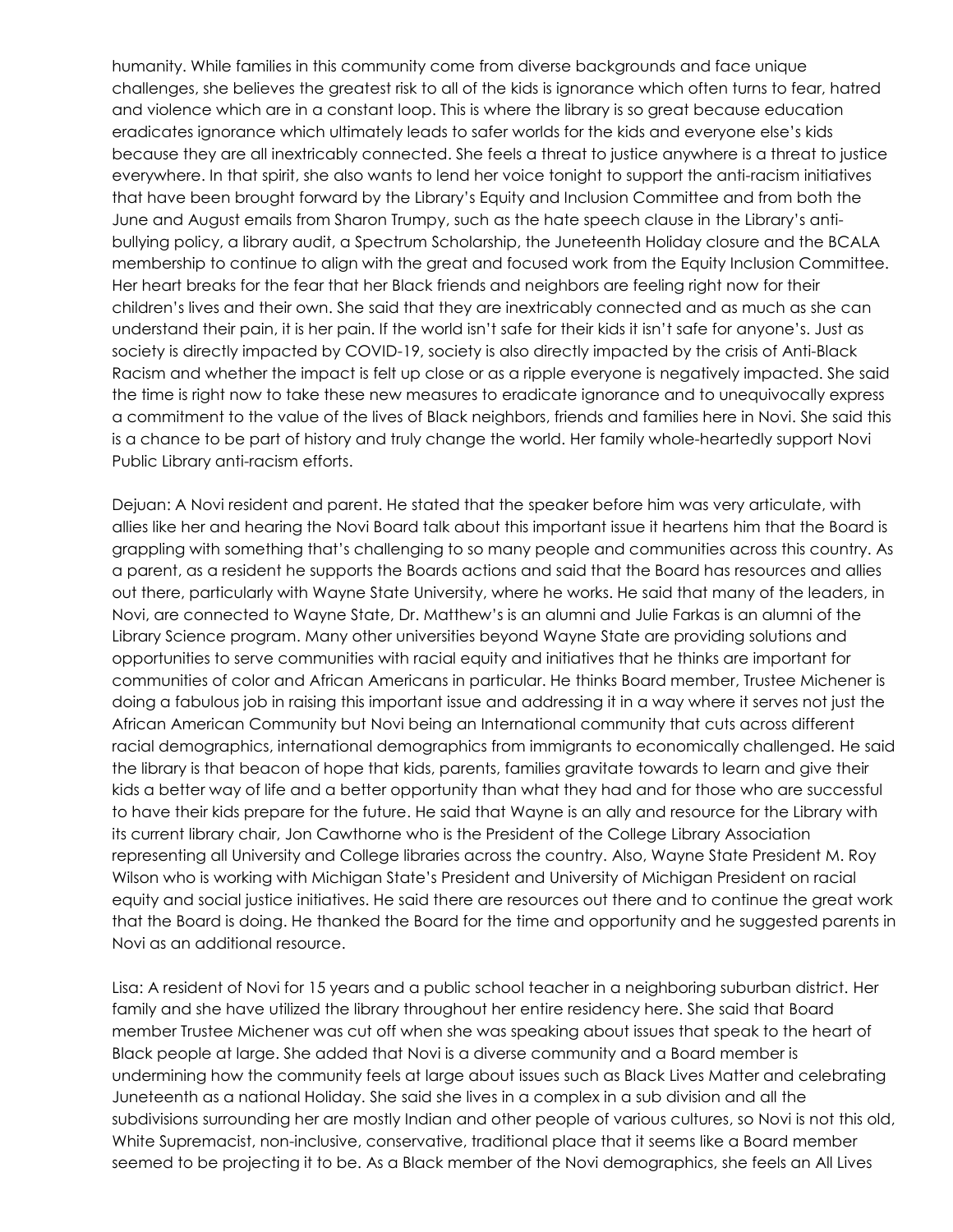Matter approach is cowardly and backwards. She said if the Board doesn't vote in favor of doing the right thing for African Americans and other disenfranchised people in the community like the pride community, they deserve negative backlash and scorn from channel 7 and the others.

Clifton: Clifton is from the City of Livonia. His family members are big readers and are regular patrons to the libraries all around metro Detroit. Clifton is researching a number of the cities implementing Juneteenth as a Holiday. He stated that it is an incredible stance, showing that All Lives Matter and that it opens up room to educate the community on racism and the intolerance of it. As a Black family in America they are proud to patronize places where they feel welcome and they would love for that to be Novi as well.

Tia Marie: An employee of the Novi Library and activist in the community. She said she has been in Novi over 14 years advocating for Black families, for Black experiences, for Black lives, for their protection, for their equitable inclusion. She felt her advocacy requests were mostly ignored and when May 25th came and George Floyd took his last breath on television, she reached out to the Board wanting the Library to speak up for Black families for the pain suffering and anguish that they go through on a day to day basis in non-Black environments and how their safety is in question. She shared her own experience as recently as last year with a patron calling her the n-word on her job and not feeling very protected or supported in that situation. She said she thought it would be great if she could reach out to the Board and her supervisor, Julie Farkas and share what it felt like at that moment back in early June and how she could support the Library and take a stand. It is extremely important to her that the Library make a unified statement. She said there are going to be staff members or Board members that do not agree that Black Lives are important, but that is not the heart and spirit of the residents and community members. Tia Marie said it is not inclusive in Novi for everyone, that may be the intent, but that is not the experience. Tia Marie heard that Juneteenth was slated to be a Holiday, then she heard it would change to a staff professional development day. She added that there are only 4 Black employees at the Novi library and they do not have any other days to honor them.

Margaret: A Northville resident commented that she is a patron of the Novi Library and wants to second what Tia Marie, Trustee Michener and what others have said. She said they are not as far advanced in Northville as having Equity and Inclusion group within the library, they are looking to Novi for the efforts that they are doing because they are looking at doing things in Northville as well. She just wanted to let the Board know that people outside of the community are also watching and listening to what you do.

#### **14. Matters for Board Action**

**A.** Approval of Trustee Michener's proposed statement

Trustee Michener said that the criticism she just heard (public comment) was that the Board is not un-acknowledging the things that they have already done. Trustee Michener read her statement on page 48. Additionally, she added that we can't just say we had a great speaker in, we need to do the work recommended by the speakers. Trustee Michener stated that since she wrote the statement there have been more murders and horrific events happening in our world.

President Agosta is continuing her stance that actions are much louder than words. President Agosta summarized the libraries strategic goals and stated that the strategic goals represent our libraries action plans.

Trustee Yu thanked the Equity and Inclusion Committee for their work/research and Trustee Michener for coming up with this statement. Trustee Yu asked, is it necessary to mention George Floyd by name, because unfortunately there are more murders as Trustee Michener mentioned. He asked if they should consider changing the statement to be inclusive of systemic racism.